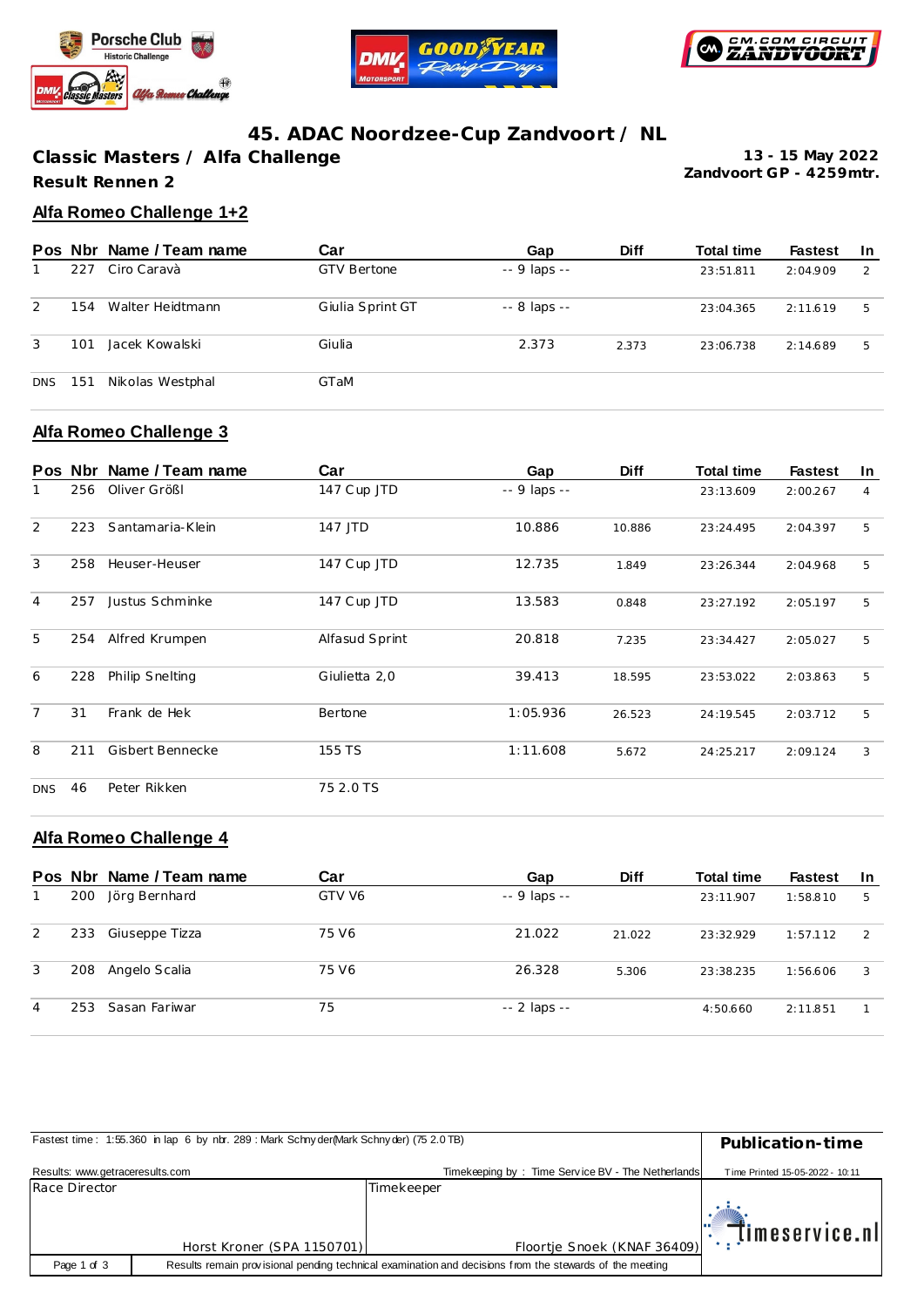



## **45. ADAC Noordzee-Cup Zandvoort / NL**

**Classic Masters / Alfa Challenge Result Rennen 2**

**Zandvoort GP - 4259mtr. 13 - 15 May 2022**

### **Alfa Romeo Challenge 5**

|     | Pos Nbr Name / Team name | Car       | Gap          | <b>Diff</b> | <b>Total time</b> | Fastest  | -In |
|-----|--------------------------|-----------|--------------|-------------|-------------------|----------|-----|
| 289 | Mark Schnyder            | 75 2.0 TB | -- 9 laps -- |             | 21:56.999         | 1:55.360 |     |
|     | 205 Karl-Heinz Meyer     | 156       | 1:51.980     | 1:51.980    | 23:48.979         | 2:02.008 |     |

#### **Alfa Romeo Challenge 6**

|     | Pos Nbr Name / Team name | Car     | Gap          | <b>Diff</b> | <b>Total time</b> | <b>Fastest</b> | -In |
|-----|--------------------------|---------|--------------|-------------|-------------------|----------------|-----|
| 212 | Reiner Born              | 156 Cup | -- 8 laps -- | 3:00.410    | 23:06.000         | 2:14.337       |     |
| 203 | Martin Müller            | 156     | 9.951        | 9.951       | 23:15.951         | 2:15.962       |     |

## **Classic Masters 1**

|            | Pos Nbr | Name / Team name                  | Car       | Gap                | <b>Diff</b> | <b>Total time</b> | <b>Fastest</b> | <b>In</b> |
|------------|---------|-----------------------------------|-----------|--------------------|-------------|-------------------|----------------|-----------|
|            | 72      | Swen Landwehr<br>RAS Motorsport   | Lada      | $-8$ laps $-$      |             | 23:14.739         | 2:22.195       | 3         |
| 2          | 75      | Marko Brenner<br>RAS Motorsport   | Lada      | 1:14.233           | 1:14.233    | 24:28.972         | 2:27.334       | 2         |
| 3          | 71      | Thomas Roth<br>RAS Motorsport     | Lada 2105 | $- - 6$ laps $- -$ |             | 15:06.329         | 2:16.043       | 5         |
| <b>DNS</b> | -33     | Uwe Hahn<br>RAS Motorsport        | Lada      |                    |             |                   |                |           |
| <b>DNS</b> | -84     | Eckard Nienhold<br>RAS Motorsport | Lada      |                    |             |                   |                |           |

#### **Classic Masters 2**

|   |     | Pos Nbr Name / Team name | Car           | Gap           | <b>Diff</b> | <b>Total time</b> | <b>Fastest</b> | -In |
|---|-----|--------------------------|---------------|---------------|-------------|-------------------|----------------|-----|
|   | 501 | Ioannis Smyrlis          | BMW 318ti Cup | $-9$ laps $-$ |             | 23:20.848         | 2:03.397       |     |
| 2 | 502 | Dennis Luca Voss         | BMW 318ti Cup | 15.347        | 15.347      | 23:36.195         | 2:07.474       | 4   |
|   | 506 | Geiss-Bodin              | BMW 318ti Cup | $-8$ laps $-$ |             | 23:01.945         | 2:12.495       | 5   |

### **Classic Masters 3**

|     | Pos Nbr Name / Team name | Car            | Gap          | <b>Diff</b> | <b>Total time</b> | Fastest  | - In |
|-----|--------------------------|----------------|--------------|-------------|-------------------|----------|------|
| 133 | Leon Harhoff             | Opel Astra GSI | -- 9 laps -- |             | 23:25.309         | 2:04.501 |      |
| 328 | Arne Lanzendörfer        |                | 4.766        | 4.766       | 23:30.075         | 2:03.383 |      |

|                                 | Fastest time: 1:55.360 in lap 6 by nbr. 289: Mark Schny der (Mark Schny der) (75 2.0 TB) |                                                                                                         | Publication-time                |
|---------------------------------|------------------------------------------------------------------------------------------|---------------------------------------------------------------------------------------------------------|---------------------------------|
| Results: www.getraceresults.com |                                                                                          | Timekeeping by: Time Service BV - The Netherlands                                                       | Time Printed 15-05-2022 - 10:11 |
| Race Director                   |                                                                                          | Timekeeper                                                                                              |                                 |
|                                 |                                                                                          |                                                                                                         | $\mathbb{R}$ . Timeservice.nl   |
|                                 | Horst Kroner (SPA 1150701)                                                               | Floortje Snoek (KNAF 36409)                                                                             |                                 |
| Page 2 of 3                     |                                                                                          | Results remain provisional pending technical examination and decisions from the stewards of the meeting |                                 |